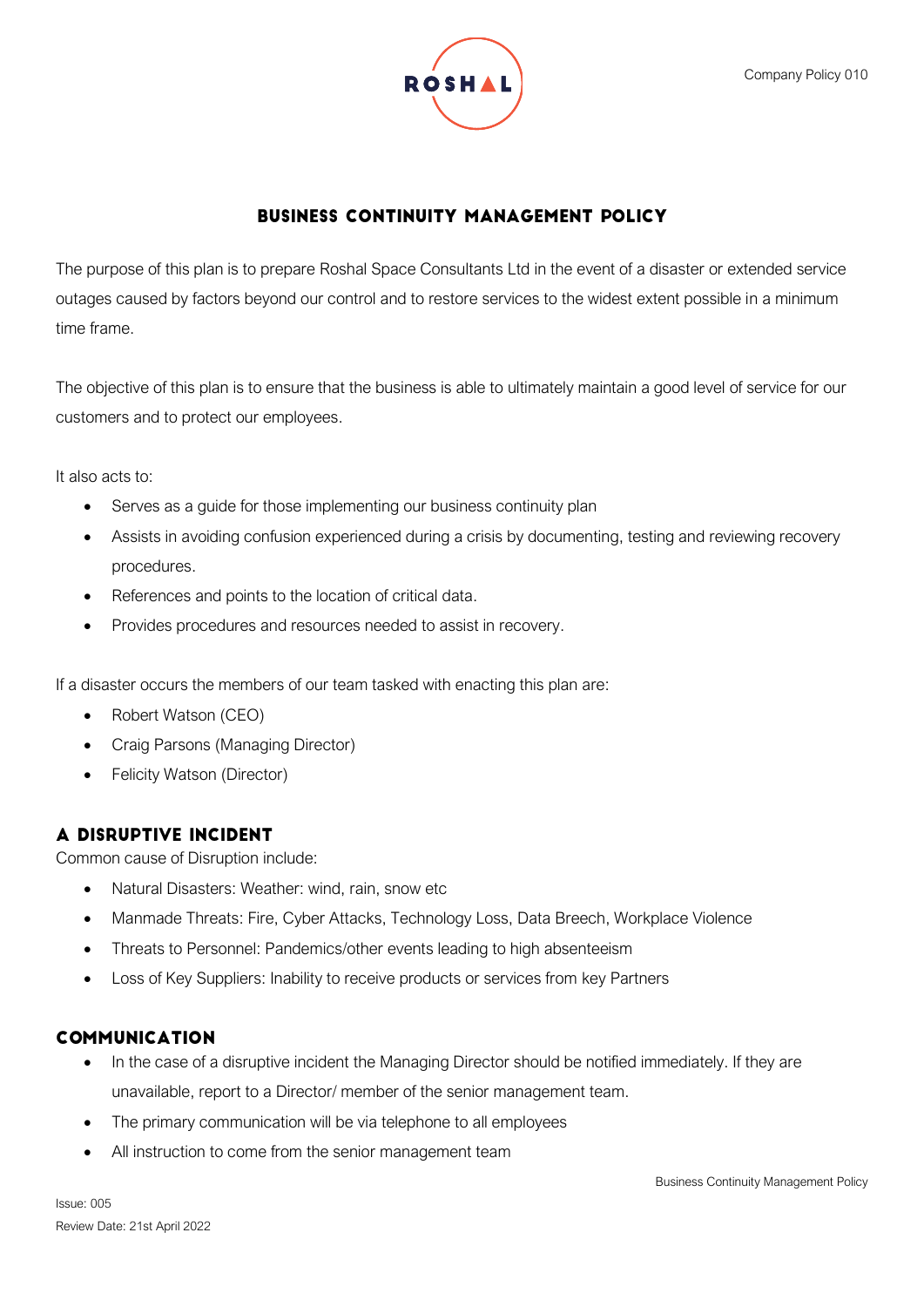

- Until the extent of the disaster is fully understood no communication with suppliers or customers should be made with ref to the incident.
- If leaving head office, any equipment already logged to that employee can be taken offsite (ie. laptops) in case working from home is required. Any other equipment to be authorised by a Director and logged before being taken offsite.
- Any hard drives and backups to be removed from the head office by the authorised person who is normally responsible for this or another providing they have a Directors authorisation to do so.

The below sets out scenarios of a disaster

# **SCENARIO I: PREMISE'S INCIDENT**

Step 1: Evacuation of premises & safeguarding of staff

In office hours

| <b>ACTION</b>                                                     | <b>DETAILS</b>                                                                                                | <b>RESPONSIBLE PERSON(S)</b>                                                                                               |
|-------------------------------------------------------------------|---------------------------------------------------------------------------------------------------------------|----------------------------------------------------------------------------------------------------------------------------|
| 1. Evacuate the building                                          | Follow normal fire drill procedure                                                                            | Graham Sutton: Estates Manager & Fire<br>Marshall                                                                          |
| 2. Check evacuation is<br>complete                                | Staff and visitor safety is the priority.<br>Check everyone on-site has been<br>evacuated                     | Graham Sutton: Estates Manager & Fire<br>Marshall<br>Julie Gaskell: Fire Marshall<br>Gareth Smith: Health & Safety Manager |
| 3. Verify if incident is real                                     | If false alarm, resume business as<br>normal                                                                  | Graham Sutton: Estates Manager & Fire<br>Marshall                                                                          |
| 4. Call emergency services                                        | 999/112                                                                                                       | Any employees                                                                                                              |
| 5. Record details of any<br>injuries sustained in the<br>incident | Use injury form available on staff<br>intranet                                                                | Graham Sutton: Estates Manager & Fire<br>Marshall<br>Julie Gaskell: Fire Marshall                                          |
| 6. Alert staff                                                    | Alert any staff due to arrive on-site<br>soon of the incident, and tell them to<br>await further instructions | Any employees                                                                                                              |
| 7. Assess impact                                                  | Senior team meet to assess the                                                                                | Robert Watson, CEO                                                                                                         |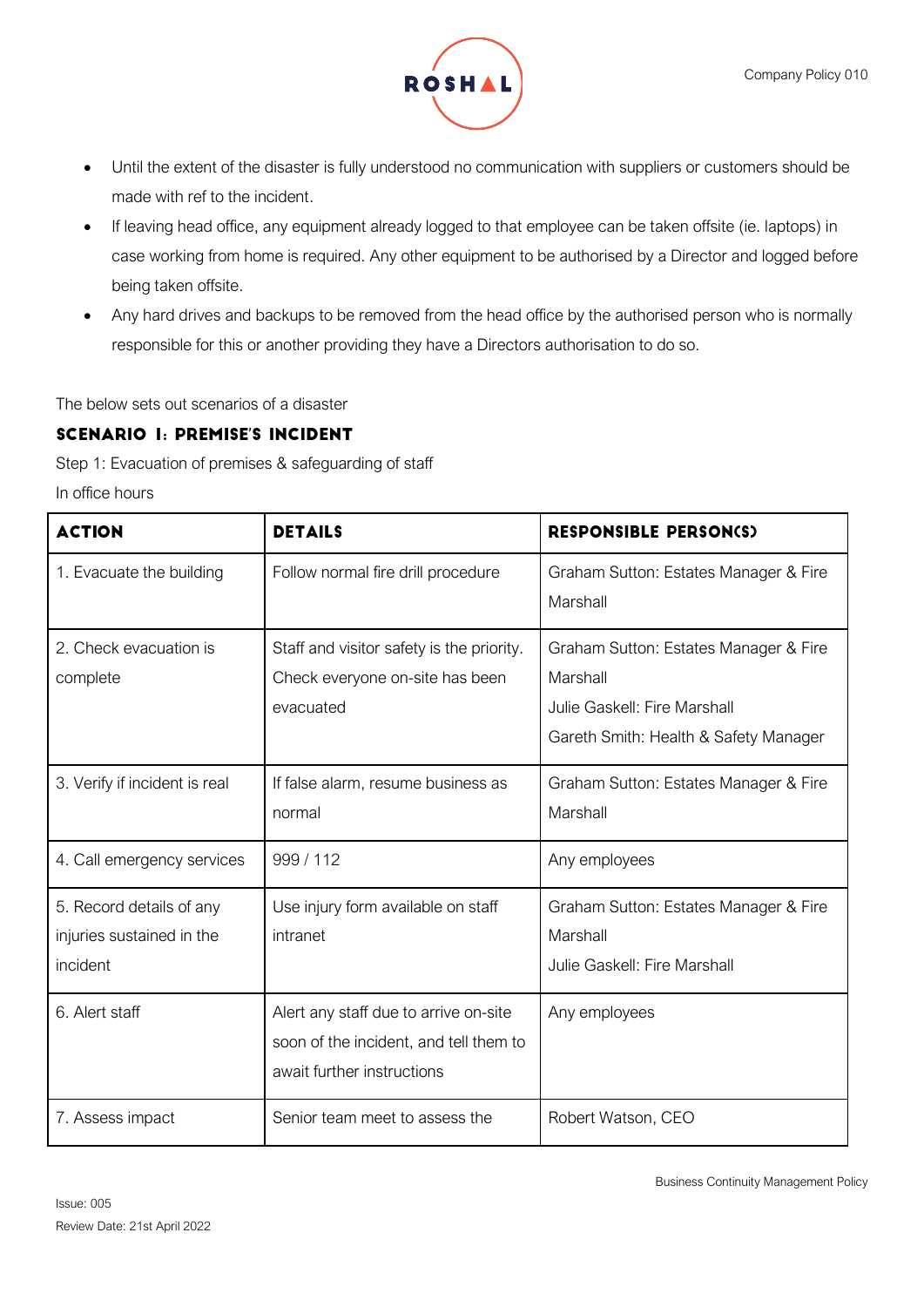

| scale of the incident & decide next | Craig Parsons, Managing Director |
|-------------------------------------|----------------------------------|
| steps                               | Felicity Watson, Director        |

Outside office hours

| <b>ACTION</b>                                | <b>DETAILS</b>                                                                                                | <b>RESPONSIBLE PERSON(S)</b>                                                                                                                                                      |
|----------------------------------------------|---------------------------------------------------------------------------------------------------------------|-----------------------------------------------------------------------------------------------------------------------------------------------------------------------------------|
| 1. First person on-site to<br>notify manager | Do not enter the building                                                                                     | All staff                                                                                                                                                                         |
| 2. Call emergency<br>services                | 999 / 112                                                                                                     | All staff                                                                                                                                                                         |
| 3. Alert staff                               | Alert any staff due to arrive on-site soon<br>of the incident, and tell them to await<br>further instructions | All staff                                                                                                                                                                         |
| 4. Assess impact                             | Senior team meet to assess the scale of<br>the incident & decide next steps                                   | Robert Watson, CEO<br>Craig Parsons, Managing Director<br>Felicity Watson, Director<br>Graham Sutton: Estates Manager & Fire<br>Marshall<br>Gareth Smith: Health & Safety Manager |

Step 2: Business continuity

| <b>CRITICAL ACTIVITY</b>    | <b>DETAILS</b>                                                                                   | <b>RESPONSIBLE PERSON(S)</b>                                                        |
|-----------------------------|--------------------------------------------------------------------------------------------------|-------------------------------------------------------------------------------------|
| Phones                      | Staff to use work/personal mobile phones<br>or virtual calling (Teams/Zoom).                     | Felicity Watson, Director<br>Stacey Hall, Business Executive                        |
| Internet                    | Staff to use home/co-working internet<br>connection or relocate to other Roshal<br>office space. | Speak to Adrian Ayre if needed for<br>internet/access requirements.<br>07774 136059 |
| Inform insurance<br>company | Contact details:<br>Maxine Warren                                                                | Craig Parsons, Managing Director<br>Felicity Watson, Director                       |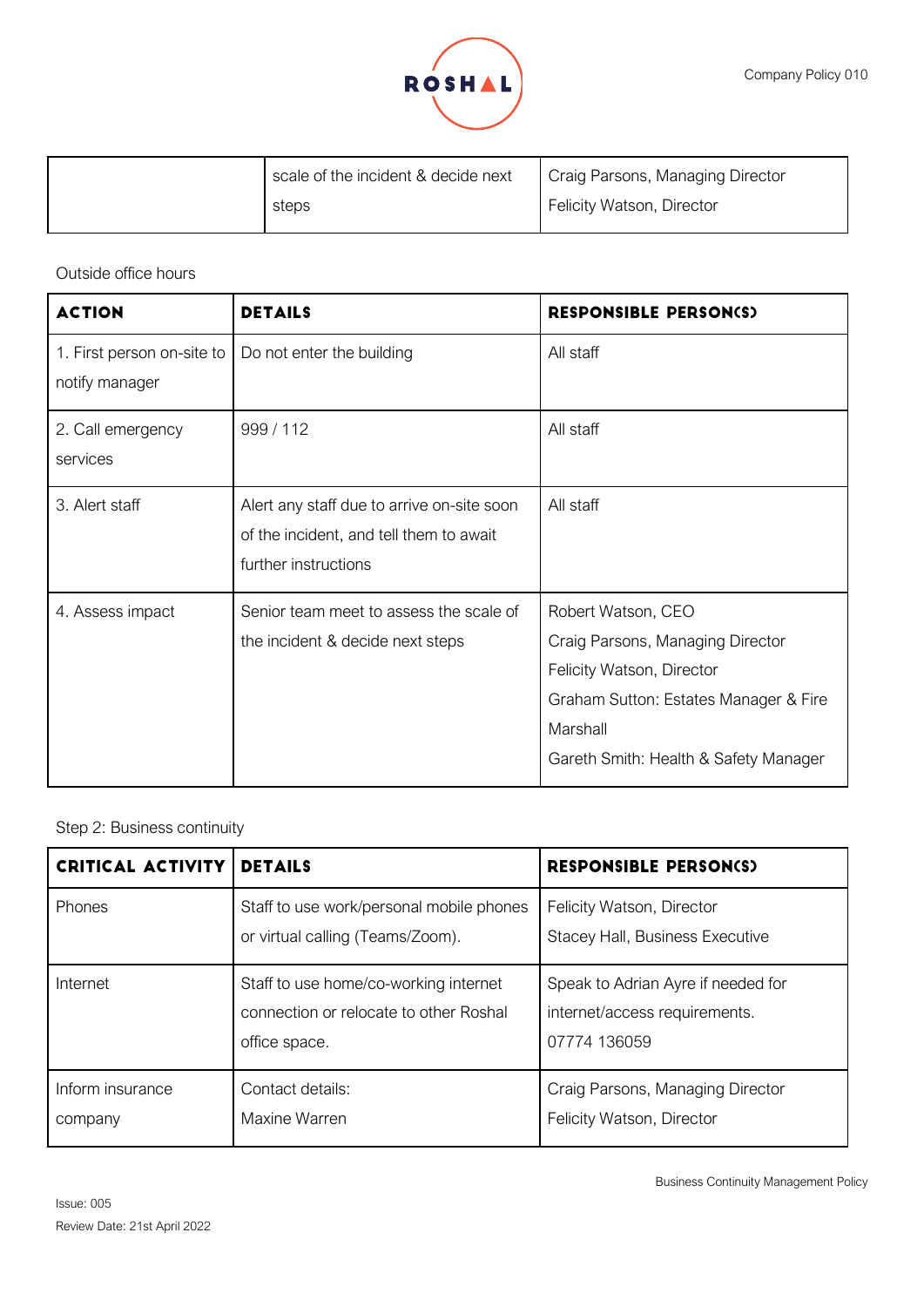

|                  | Abaco Insurance Brokers Ltd<br>0116 281 5960<br>07545 659255<br>maxine.warren@abacoinsurance.co.uk |                                                                                                                                                                                                                                      |
|------------------|----------------------------------------------------------------------------------------------------|--------------------------------------------------------------------------------------------------------------------------------------------------------------------------------------------------------------------------------------|
| Post redirection | Royal Mail                                                                                         | Felicity Watson, Director<br>Stacey Hall, Business Executive                                                                                                                                                                         |
| Inform           | If disruption is expected, inform<br>customers, suppliers, sub-contractors via<br>email/telephone  | Communication to be written/approved by<br>÷<br>Robert Watson, CEO<br>Craig Parsons, Managing Director<br>Felicity Watson, Director<br>All employees to communicate to various<br>stakeholders approved<br>statements/communication. |

## **SCENARIO 2: INFRASTRUCTURE INCIDENT**

An infrastructure incident can include the loss of computer / telephony systems, internet access, or power.

The actions below are an example of how this incident could be handled.

Step 1: Understand the extent of the loss

| <b>INFRASTRUCTURE</b> | <b>DETAILS</b>                                                                                                               | <b>RESPONSIBLE PERSON(S)</b>                                                        |
|-----------------------|------------------------------------------------------------------------------------------------------------------------------|-------------------------------------------------------------------------------------|
| <b>Phones</b>         | Contact phone provider to ascertain<br>extent of outage. Contact details:<br>BT: 0800 800150                                 | Robert Watson, CEO<br>Craig Parsons, Managing Director<br>Felicity Watson, Director |
| Internet              | Contact internet provider to ascertain<br>extent of outage. Contact details:<br>BT: 0800 800150<br>Adrian Ayre: 07774 136059 | Robert Watson, CEO<br>Craig Parsons, Managing Director<br>Felicity Watson, Director |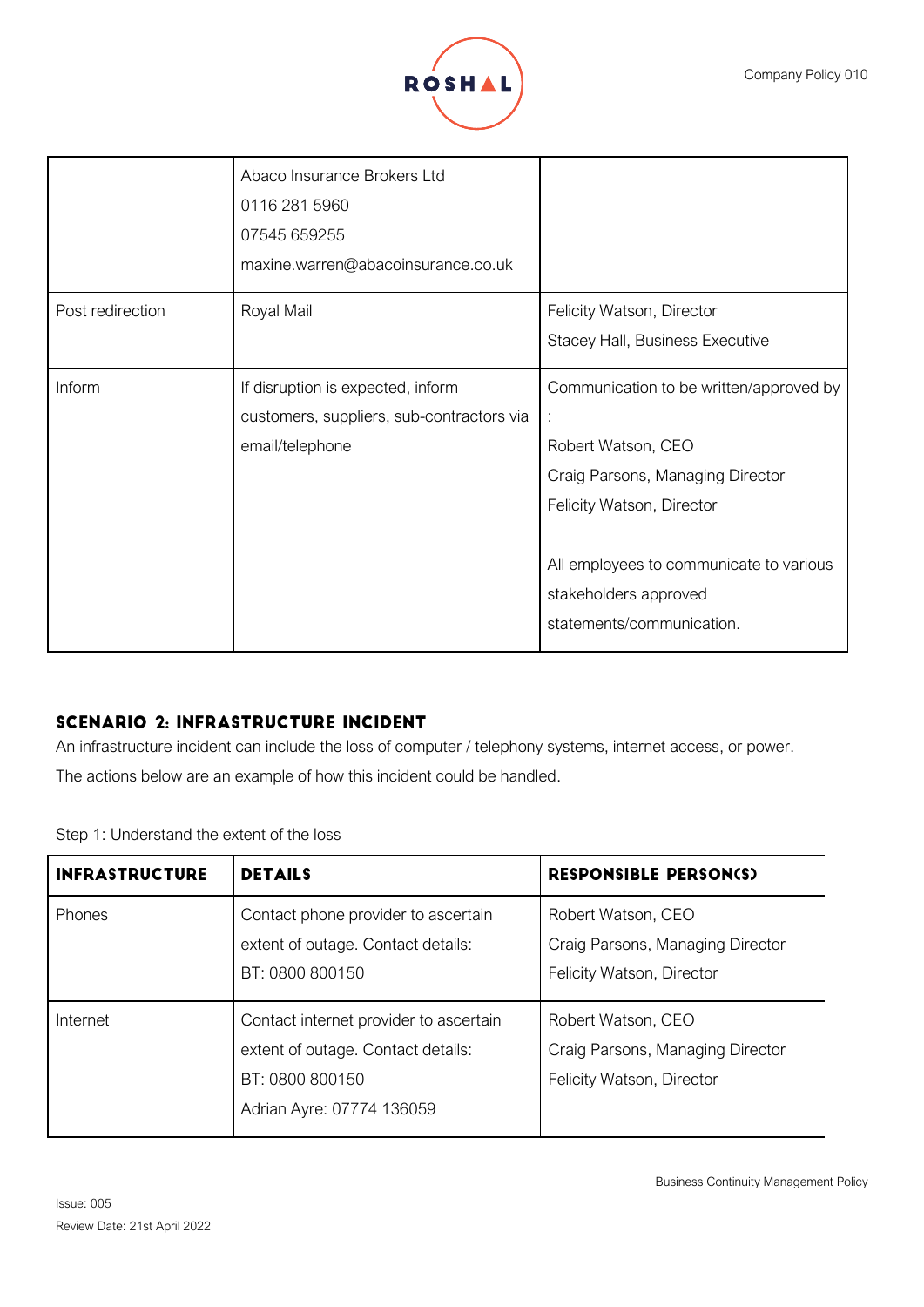

| Craig Parsons, Managing Director |
|----------------------------------|
|                                  |
|                                  |
|                                  |
| Craig Parsons, Managing Director |
|                                  |
|                                  |
|                                  |
|                                  |

If outage is temporary, inform staff to stay put and await further instructions. If the outage is ongoing:

## Step 2: Business continuity

| <b>CRITICAL ACTIVITY</b> | <b>DETAILS</b>                           | <b>RESPONSIBLE PERSON(S)</b> |
|--------------------------|------------------------------------------|------------------------------|
| <b>Phones</b>            | Staff to use work/personal mobile phones | Robert Watson, CEO           |
|                          | or virtual calling (Teams/Zoom).         | Craig Parsons, Managing      |
|                          |                                          | Director                     |
|                          |                                          | Felicity Watson, Director    |
|                          |                                          |                              |
| Internet                 | Staff to use home/co-working internet    | Robert Watson, CEO           |
|                          | connection or relocate to other Roshal   | Craig Parsons, Managing      |
|                          | office space.                            | Director                     |
|                          |                                          | Felicity Watson, Director    |
|                          |                                          |                              |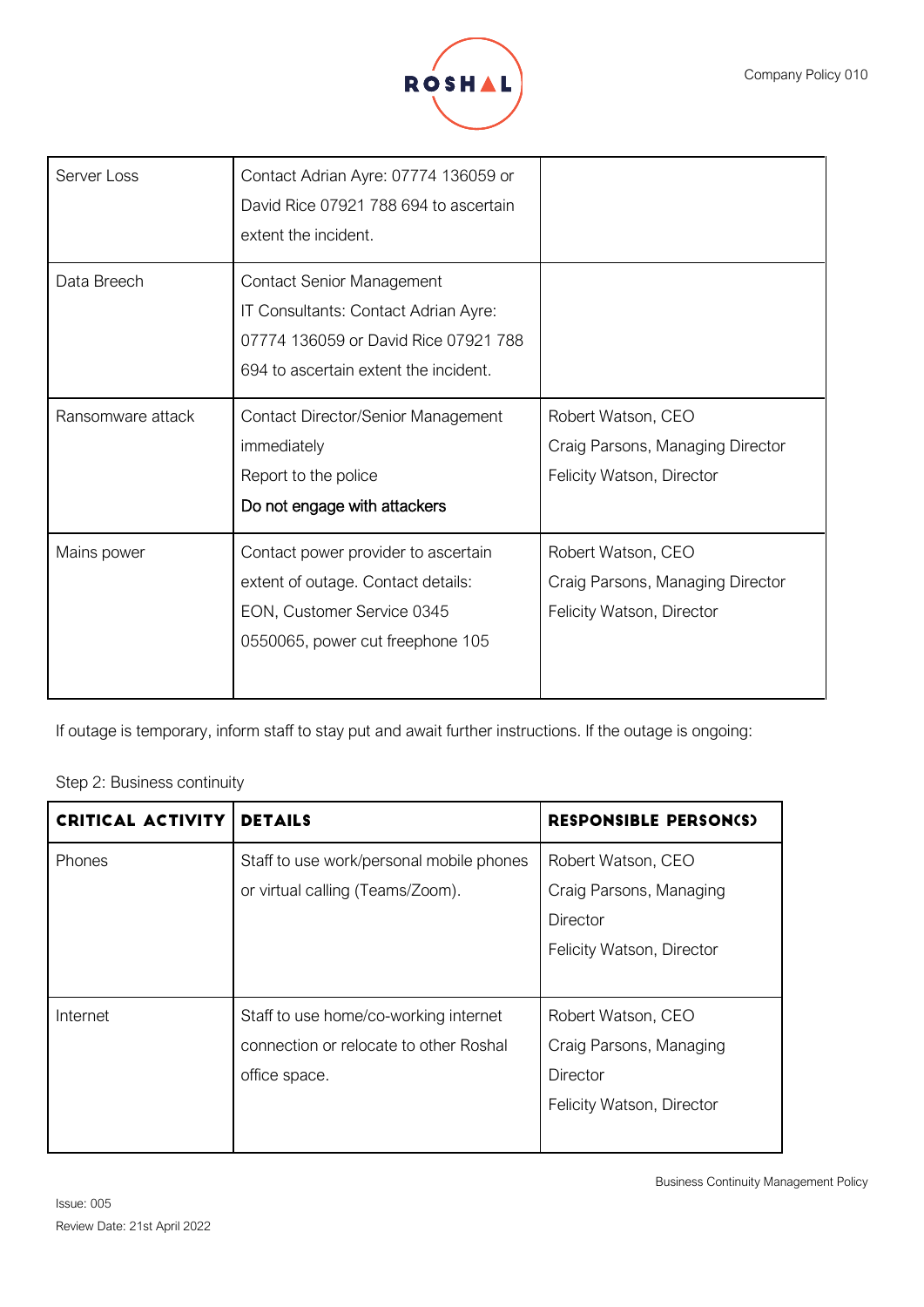

| Server Loss<br>Data Breech                                                                                                                                                  | Staff to continue to work on cloud based<br>systems, files held on<br>email/laptops/hardware devices until<br>server/files are accessible.<br>Full investigation launched.<br>Ensure all staff are aware of the<br>implications of the data breach and               | All employees<br>Robert Watson, CEO<br>Craig Parsons, Managing<br>Director                                          |
|-----------------------------------------------------------------------------------------------------------------------------------------------------------------------------|----------------------------------------------------------------------------------------------------------------------------------------------------------------------------------------------------------------------------------------------------------------------|---------------------------------------------------------------------------------------------------------------------|
| Ransomware attack                                                                                                                                                           | lessons learnt are communicated<br>Full investigation launched into IT<br>security.<br>IT consultant will issue a report based on<br>findings and actions to ensure IT security<br>moving forward.<br>Ensure all passwords are amended<br>regularly for all accounts | Felicity Watson, Director<br>Robert Watson, CEO<br>Craig Parsons, Managing<br>Director<br>Felicity Watson, Director |
| Mains power                                                                                                                                                                 | Staff to work from home/ other Roshal<br>office space until power is restored.                                                                                                                                                                                       | Robert Watson, CEO<br>Craig Parsons, Managing<br>Director<br>Felicity Watson, Director                              |
| Inform insurance<br>company (depending<br>on the above)<br>le. Power leads to loss<br>of security cameras on<br>site.<br>Ransomware attack/IT<br>compromised IT<br>security | Contact details:<br>Maxine Warren<br>Abaco Insurance Brokers Ltd<br>0116 281 5960<br>07545 659255<br>maxine.warren@abacoinsurance.co.uk                                                                                                                              | Robert Watson, CEO<br>Craig Parsons, Managing<br>Director<br>Felicity Watson, Director                              |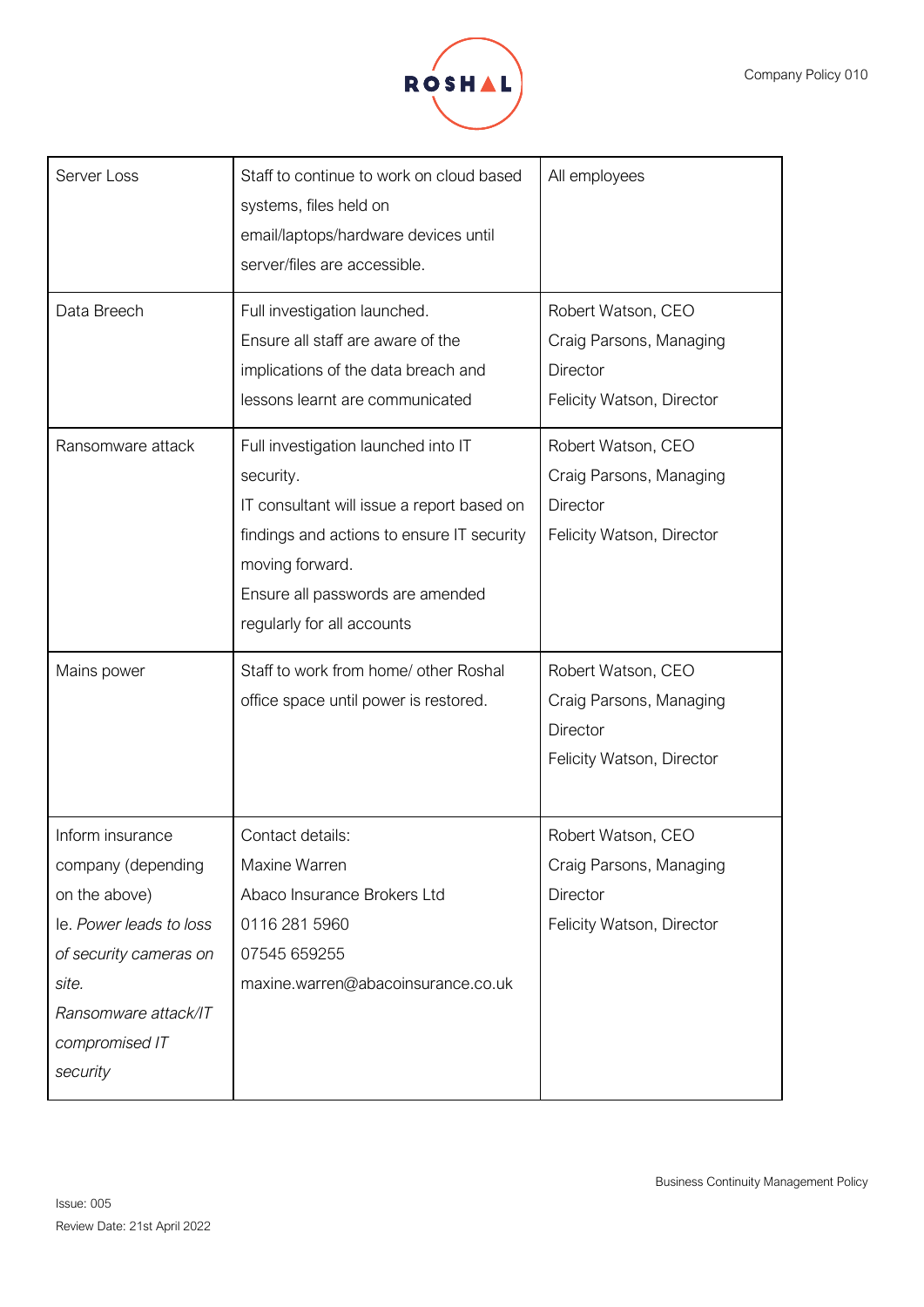

# **SCENARIO 3: STAFF INCIDENT**

A staff incident can include a sudden family emergency, injury or other event which renders a key member of staff suddenly unable to work.

The actions below are an example of how this incident could be handled.

### Step 1: Ensure no service interruption

| <b>CRITICAL ACTIVITY</b>             | <b>DETAILS</b>                                                                                                                                                                                                                                                                                                                                                                                                          | <b>RESPONSIBLE PERSON(S)</b>                                                                     |
|--------------------------------------|-------------------------------------------------------------------------------------------------------------------------------------------------------------------------------------------------------------------------------------------------------------------------------------------------------------------------------------------------------------------------------------------------------------------------|--------------------------------------------------------------------------------------------------|
| 1. Identify interchangeable<br>staff | All members of staff should have team<br>members who can perform their roles, even<br>if it is in a reduced capacity. Identify the<br>relevant person and support them in carrying<br>out business-critical activities                                                                                                                                                                                                  | All staff                                                                                        |
| 2. Understand current<br>tasks       | Line manager to establish and detail what<br>employee was working on and to put a plan<br>in place to continue the works with minimum<br>disruption                                                                                                                                                                                                                                                                     | Line manager                                                                                     |
| 2. Assess extent of loss             | Identify whether the affected staff member's<br>absence is likely to be temporary, longer-<br>term, or permanent. Keep in mind this may<br>be a difficult period for the staff member and<br>/ or their family.                                                                                                                                                                                                         | Line manager                                                                                     |
| 3. Software access                   | Cloud based – moving to cloud based<br>software means that all staff have their own<br>log into and therefore if needed files can be<br>picked up and worked on via all employees<br>own log ins.<br>Server – if access for files is prohibited,<br>contact IT consultant with the approval of a<br>Director to access these files.<br>IT Consultants: Contact Adrian Ayre: 07774<br>136059 or David Rice 07921 788 694 | All staff<br>Robert Watson, CEO<br>Craig Parsons, Managing Director<br>Felicity Watson, Director |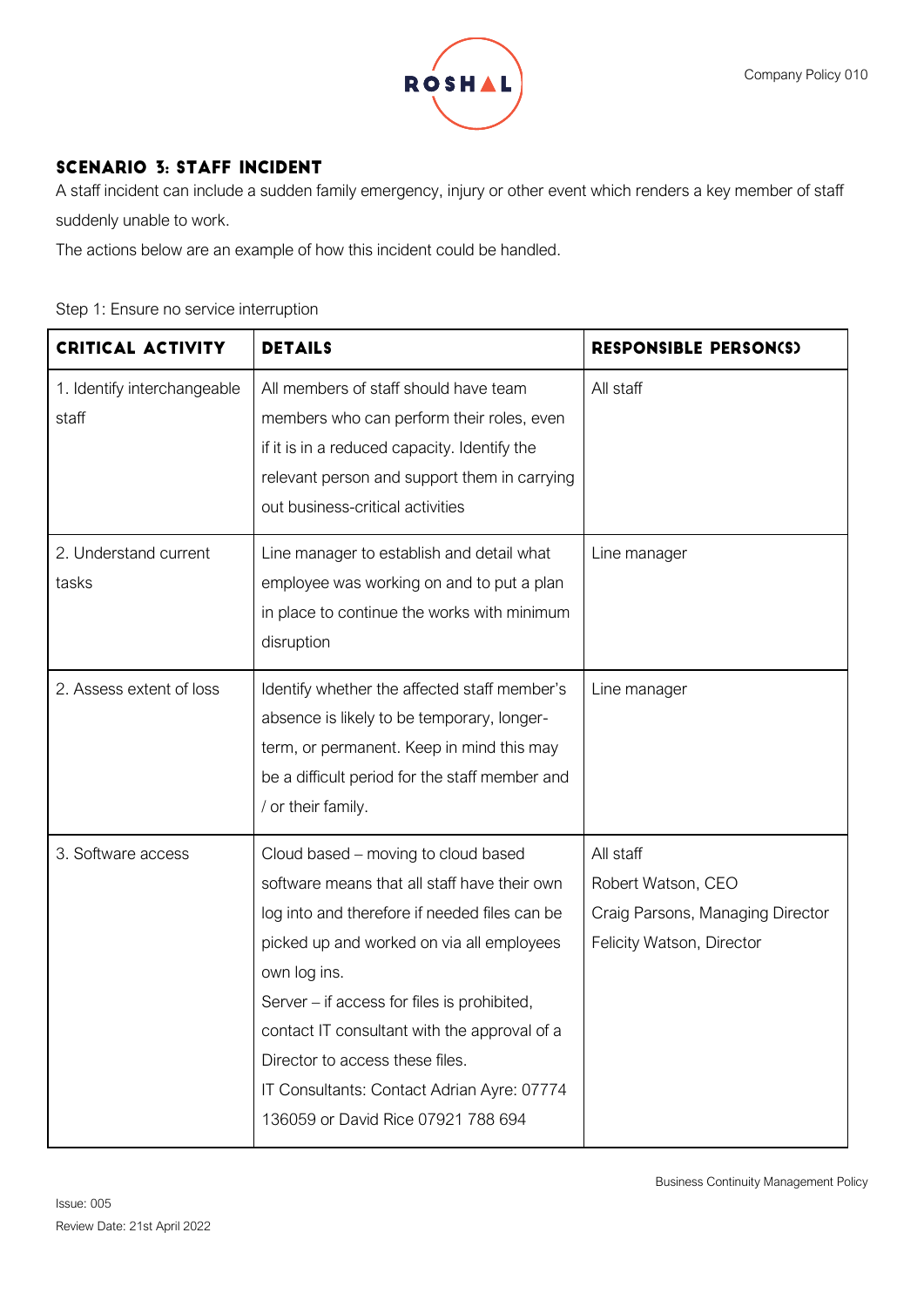

If the staff loss is temporary, Roshal Space Consultants Ltd will support the member of staff who will be filling the gap until the absent member of staff returns. If the absence is long-term or permanent:

### Step 2: Business continuity

| <b>CRITICAL ACTIVITY</b>                         | <b>DETAILS</b>                                                                                                                                                                                                                           | <b>RESPONSIBLE PERSON(S)</b>                                                        |
|--------------------------------------------------|------------------------------------------------------------------------------------------------------------------------------------------------------------------------------------------------------------------------------------------|-------------------------------------------------------------------------------------|
| 1. Recruit temporary or<br>full-time replacement | Follow the standard recruitment procedure to find<br>a full-time, part-time or fixed-term contract (as<br>appropriate) replacement.                                                                                                      | Line manager                                                                        |
| 2. Communication                                 | If there is a permanent change in employees<br>status/responsibilities this will be communicated<br>formally both internally within the business and<br>externally to any suppliers, customers or<br>stakeholders that need to be aware. | Robert Watson, CEO<br>Craig Parsons, Managing Director<br>Felicity Watson, Director |

### **RECOVERY PHASE**

The purpose of the recovery phase is to resume normal working practises for the entire organisation. Where the impact of the incident is prolonged, normal operations may need to be delivered under new circumstances e.g. from a different building.

| <b>ACTION</b>                                                                               | <b>DETAILS</b>                                                                                                                               | <b>RESPONSIBLE PERSON(S)</b>           |
|---------------------------------------------------------------------------------------------|----------------------------------------------------------------------------------------------------------------------------------------------|----------------------------------------|
| 1. Agree and plan the actions<br>required to enable recovery of<br>normal working practises | Agreed actions will be detailed in an<br>action plan and set against time scales<br>with responsibility for completion<br>clearly indicated. | Senior management and line<br>managers |
| 2. Respond to any long term<br>support needs of staff                                       | Depending on the nature of the<br>incident, we may need to consider<br>providing support services.                                           | Senior management and line<br>managers |